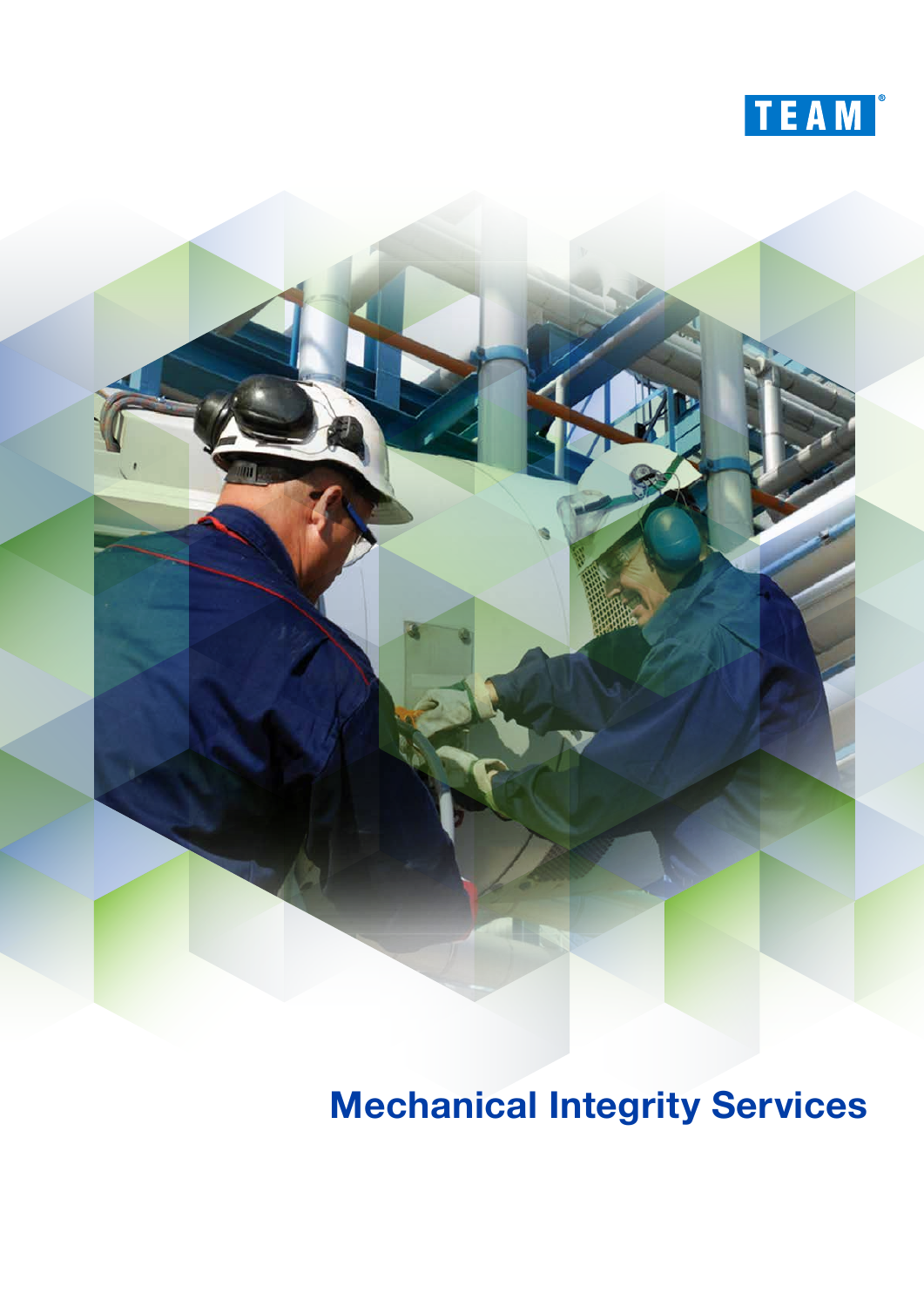# **The Importance of Mechanical Integrity**

**Mechanical Integrity Services**

- + Increase process safety
- + Reduce risks
- + Prolong equipment life
- + Meet compliance requirements
- + Eliminate costly fines associated with noncompliance
- + Improve data management
- + Improve production

# **Why TEAM?**

- + Single supplier, single point of contact worldwide
- + Company-wide commitment to safety
- + Trained and certified inspectors
- + Full-service, high-volume labs
- + Complete range of inspection services
- + Advanced testing methods and techniques
- + Engineering, manufacturing and technical support
- + World class quality processes and systems

# **A Standard Audit Review of:**

- + Management responsibility
- + Equipment selection
- + Inspection, testing and preventive maintenance
- + Training programs
- + Mechanical Integrity program and procedures
- + Quality assurance
- + Equipment deficiency management
- + Equipment-specific integrity management
- + Mechanical Integrity program implementation
- + Risk management tools

TEAM provides a detailed report of audit findings and will recommend a customized strategic course of action based upon the findings in the report.

**TEAM strictly adheres to AWS, API, ASME, ABS, and NACE codes, guidelines, recommendations, and specifications.**

Plant integrity, safety, and reliability are major concerns to plant operators and managers. TEAM's Mechanical Integrity programs utilize management system frameworks, including the development of policies and procedures, competency management, and effective metrics to maintain the asset in a fit-for-service condition while extending its remaining life in the most reliable, safe, and cost-effective manner. It ensures process equipment is fabricated from the proper materials and is properly installed, maintained and replaced to prevent failures and accidental releases. It is essential that a healthy process safety program incorporate Mechanical Integrity so that the combination of the likelihood of failure and the consequence of failure makes the risk to people, to the environment, and to the company as low as reasonably practical.

#### **Enhance Your Process Safety Management Program**

Process safety is a disciplined framework for managing the integrity of operating systems and processes that handle hazardous substances. Since the introduction of the OSHA process safety management (PSM) standard (29 CFR 1910.119) in 1992, companies have committed considerable effort and expense to developing PSM programs. Unfortunately, serious incidents and audits all too frequently point to gaps in PSM implementation.

TEAM's effective Mechanical Integrity program utilizes a systematic approach to evaluating the whole process safety management process. Using this approach, the process design, process technology, process changes, operational and maintenance activities and procedures, non-routine activities and procedures, emergency preparedness plans and procedures, training programs, and other elements that affect the process are all considered in the evaluation.

Regardless of whether a company is trying to establish a new process safety management system, revamp an existing underperforming system or improve a solid system to achieve higher performance, TEAM can help.

### **Good Data Makes All the Difference**

The number one process safety compliance issue most companies struggle with is the correct collection and record keeping of essential data. Good data management can make all the difference between a successful PSM program and a failing one. No matter how many inspections and other integrity tools that are utilized, without good data it is hard to truly achieve a comprehensive understanding of the integrity of an asset.

TEAM's Mechanical Integrity services include a thorough audit of a company's inspection process, data recording and data management procedures. The goal is to showcase areas for improvement to ensure the data collection process is providing the company with the safest and most reliable operating procedures, while complying with all applicable codes.

# **Analyzing the Data**

TEAM utilizes the PS AIM: The New UltraPIPE® Process Safety Asset Integrity Management Software to analyze the data collected from a facility's audit. This powerful tool enables TEAM and facility operators to input, organize, analyze and document thickness inspection data for corrosion monitoring and predictive inspection scheduling.

- Track inspection schedules for piping, vessels, tanks, relief valves, etc. (thickness, visual, internal, etc.)
- Analyze thickness data to predict corrosion rates and remaining life
- Evaluate localized corrosion (per ASME B31G) on piping for costeffective repairs before potential problems occur
- Create scheduling reports: what needs inspecting and when?
- Manage documents for inspection history (Word, Excel, PDF, etc.)
- Dynamically link inspection drawings to any equipment (AutoCAD, etc.)
- Automatically display CML information on the drawing
- Provide Risk Based Inspection (RBI) scheduling

### **Encouraging A Healthy Process Safety Culture**

At the end of the day, people are the key to a healthy process safety culture. TEAM's Mechanical Integrity services place an emphasis on training. TEAM provides written documentation of 30 different procedures for mechanical integrity, which is reviewed with project managers via a two-day training course. The documentation is dynamically linked for users to easily access a specific procedure and associated documents

as needed. The procedure manual is available both online and offline.

When the objectives and effective implementation of a mechanical integrity program go beyond just meeting compliance and also include goals to improve equipment reliability, reduce unplanned down time, and to reduce and mitigate risk, then increased worker safety, better relationship with the community, and profitability can be expected.

#### **Understanding the Codes for Compliance**

A facility's compliance requirements are influenced by federal, state and local jurisdictions, as well as individual organizations. Our Mechanical Integrity group is extremely well versed in pertinent codes and standards of OSHA's process safety management (PSM) and EPA's risk management program (RMP) regulations. They bring over 50 years of expertise and knowledge of developing solid Mechanical Integrity and QA/QC programs to the industry. TEAM's Mechanical Integrity group understands the guidelines of the code and how to interpret the code. This knowledge has helped many facilities avoid costly compliance fines.

**TEAM experts are available 24 hours a day, 7 days a week, 365 days a year.** 

Find your local contact at TeamInc.com.